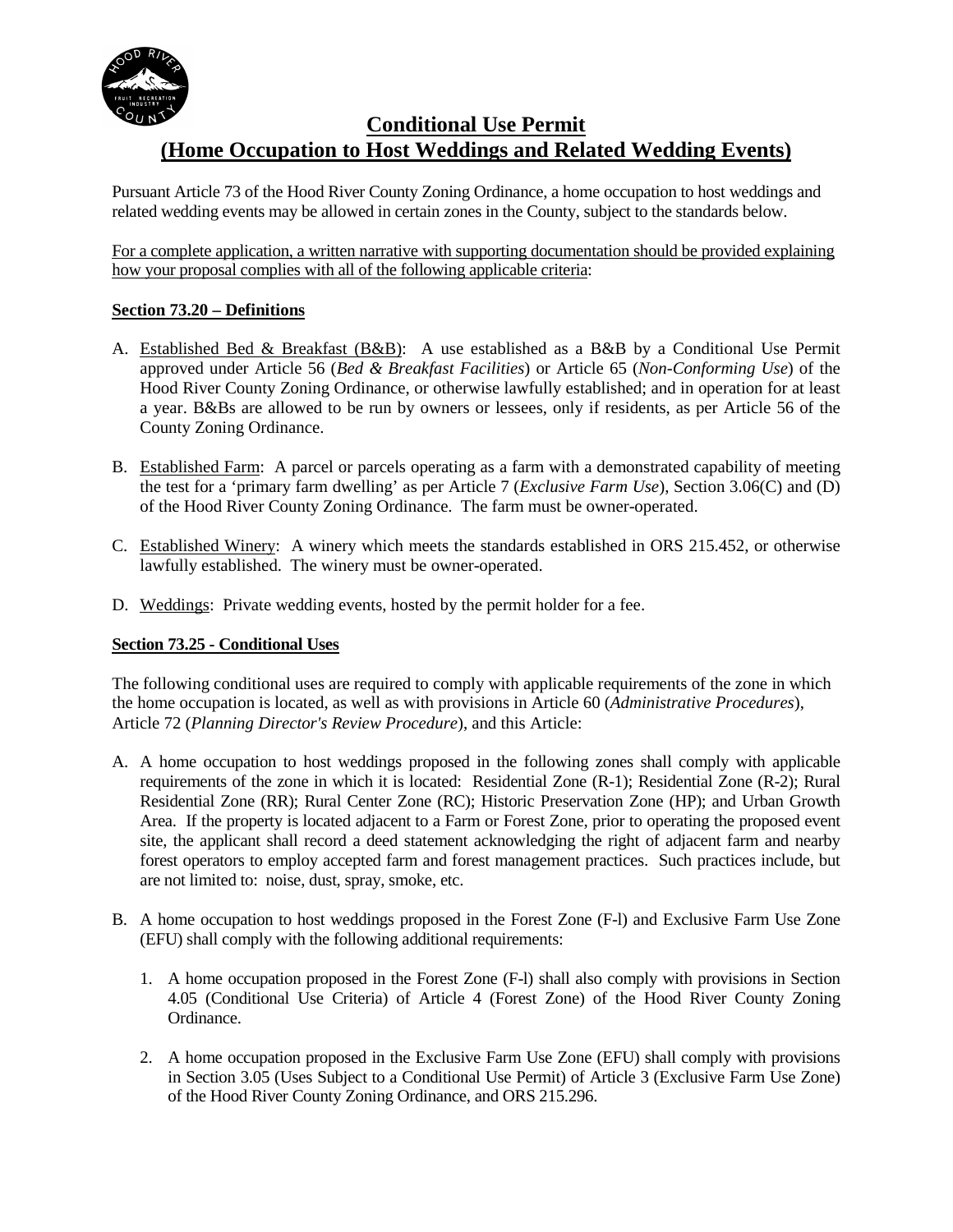- 3. Prior to operating the proposed event site, the applicant shall record a deed statement acknowledging the right of adjacent farm and nearby forest operators to employ accepted farm and forest management practices. Such practices include, but are not limited to: noise, dust, spray, smoke, etc.
- 4. For farms and wineries, the wedding event site shall be located on property that comprises part of the farm operation or winery. If the approved wedding event site is located on a lot or parcel on which the principal dwelling for the farm or winery is not located, approval for the use of the site shall become null and void if the parcel is sold as a separate and discrete parcel from the farm operation.
- 5. Approval of a conditional use permit issued under Article 73 does not create an entitlement that would supercede or countermand the right to farm.
- 6. The use may be affected by ORS Chapter 477 ("*Fire Protection of Forests and Vegetation*"), which allows the State Forester to permit closures which restrict access in case of fire hazard on forestland.

#### **Section 73.30 - Limitations on Use**

In the event a Conditional Use Permit is granted, the following standards and limitations on use shall apply:

- A. Application for this conditional use permit is limited to the following, as defined in Section 73.20:
	- 1. Established Bed & Breakfast
	- 2. Established Farm
	- 3. Established Winery
- B. Frequency of events: No more than one event per day is allowed.
- C. Maximum number of guests: Shall be based on the capacity of the site, and shall be specified in the application. No more than 300 guests maximum are allowed at any one event.
- D. Duration of event: No event shall take place outside the hours of 7:00 am 10:00 pm.
- E. Lighting: Exterior lighting shall not project into an adjoining residential area. Use of stadium-style, or other glaring lighting is prohibited. Lighting of accessible paths may be required, if necessary.
- F. Noise: It is unlawful for any person to make, continue, or cause to be made or continued, any noise, which unreasonably annoys, disturbs, injures or endangers the comfort, repose, health, peace, or safety of a reasonable person of normal sensitivities present in the area.

Factors to consider in evaluating whether a noise is loud, disturbing, or excessive for the purposes of this section, shall include, but not be limited to the following:

- $\triangleright$  The volume of the noise;
- $\triangleright$  The intensity of the noise;
- $\triangleright$  The duration of the noise;
- $\triangleright$  Whether the noise is recurrent, intermittent, or constant;
- $\triangleright$  The time of day or night the noise occurs;
- $\triangleright$  Whether the nature of the noise is usual or unusual:
- $\triangleright$  Whether the origin of the noise is natural or unnatural;
- $\triangleright$  The nature and zoning of the area within which the noise emanates and where it is received;
- $\triangleright$  Whether the noise is produced by a commercial or noncommercial activity.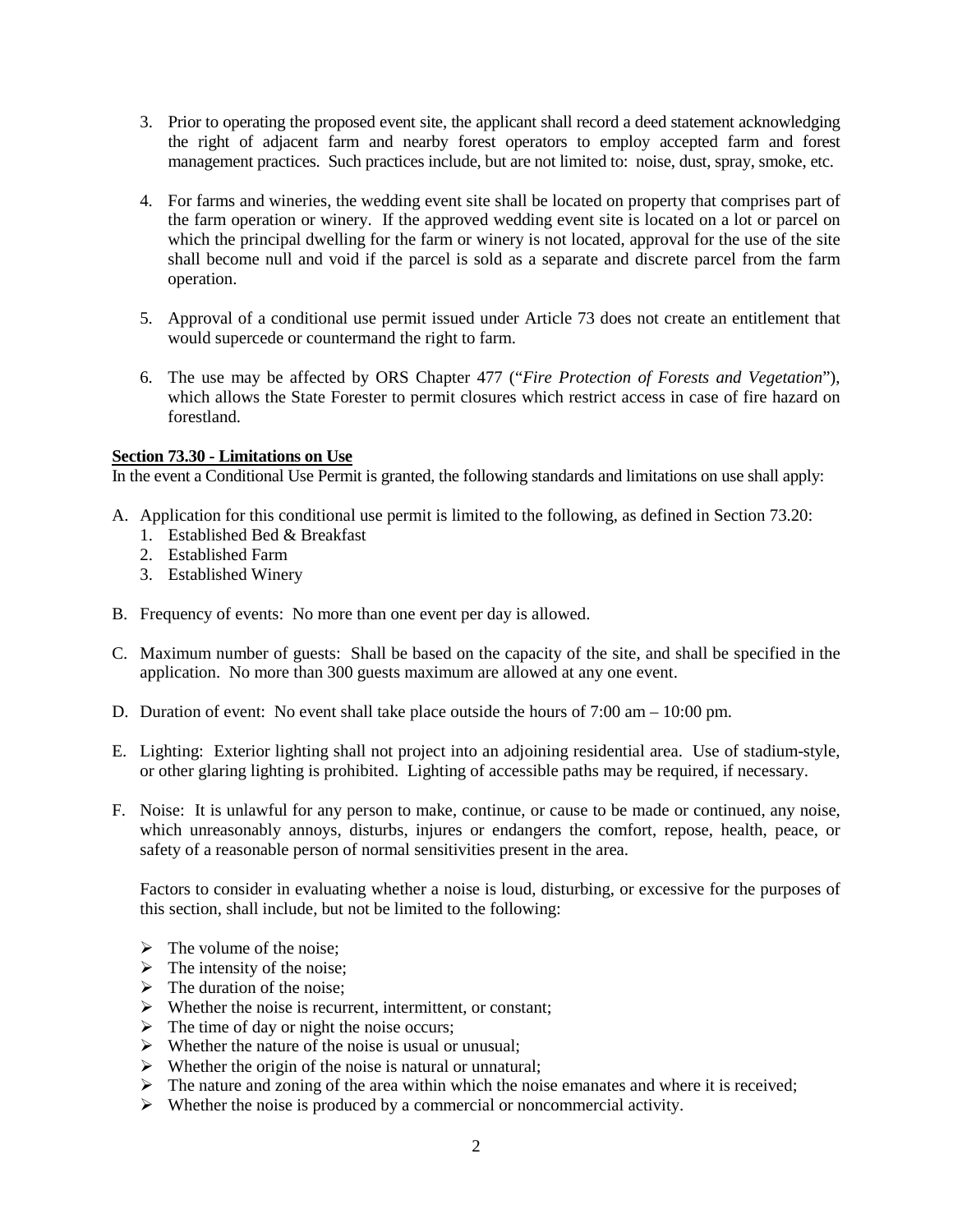Noise shall be considered excessive and in violation of this ordinance if it meets one of the following criteria:

- 1. The noise is plainly audible from within any closed dwelling unit that is not the source of the sound; or
- 2. The sound peak pressure level of the noise, as measured on the A scale, shall not exceed sixty  $(60)$  dB(A) during the hours of 7:00 a.m. until 10:00 p.m. as measured at any of the complainant's property lines within a residential district or near a residential area.

Article 73's noise standards shall supercede the County's Noise Ordinance, if there is a conflict between the provisions in the two.

- G. Parking: It shall be in compliance with Article 51 (*Off-Street Parking & Loading*) of the Hood River County Zoning Ordinance. Parking in compliance with ADA (*Americans with Disability Act*) guidelines shall be required as per the Oregon Structural Specialty Code.
- H. Fire & Emergency Vehicle Access: Shall comply with Fire & Life Safety Requirements for Fire Department Access and Water Supplies.
- I. Operator shall ensure that only caterers licensed in the States of Oregon or Washington are contracted to provide food; caterers shall be bonded.
- J. Operator shall comply with all requirements of the Oregon Liquor Control Commission (OLCC), if alcohol is served during an event.
- K. Toilet facilities shall be portable with available hand-sanitizing or hand-washing facilities. Use of the dwelling's on-site septic facilities is not allowed for an event, except by residents or over-night guests of the facility.
- L. One temporary sign may be allowed in addition to the allowed Bed and Breakfast sign. The sign shall not exceed eight (8) square feet in size and shall be placed on private property on the day of the special event and shall be removed within 24 hours after the event.
- M. Additional standards to the above apply to the Hood River Urban Growth Area and Urban Density Residential Zones (*includes R-1; R-2; and RC zones located outside the UGA, and in urban density residential zones in designated unincorporated communities*). Excluding the Rural Residential Zone.
	- 1. Parking: No on-street parking is allowed, except for some limited parking in the R-1 zone of the Hood River UGA, as described in subsection 'e' below. The applicant shall create a parking plan to accommodate all vehicles based on the maximum number of guests proposed. (In order to calculate parking capacity for the number of guests, provide one space per 3 people; provide one space per regular or contract employee; and retain adequate parking for the primary use.) The following information shall be included in the plan; *incomplete plans will be rejected*:
		- a. The maximum number and type of vehicles anticipated, based on the maximum number of guests allowed (including spaces for the primary use; contract and regular employees; as well as guests of the event).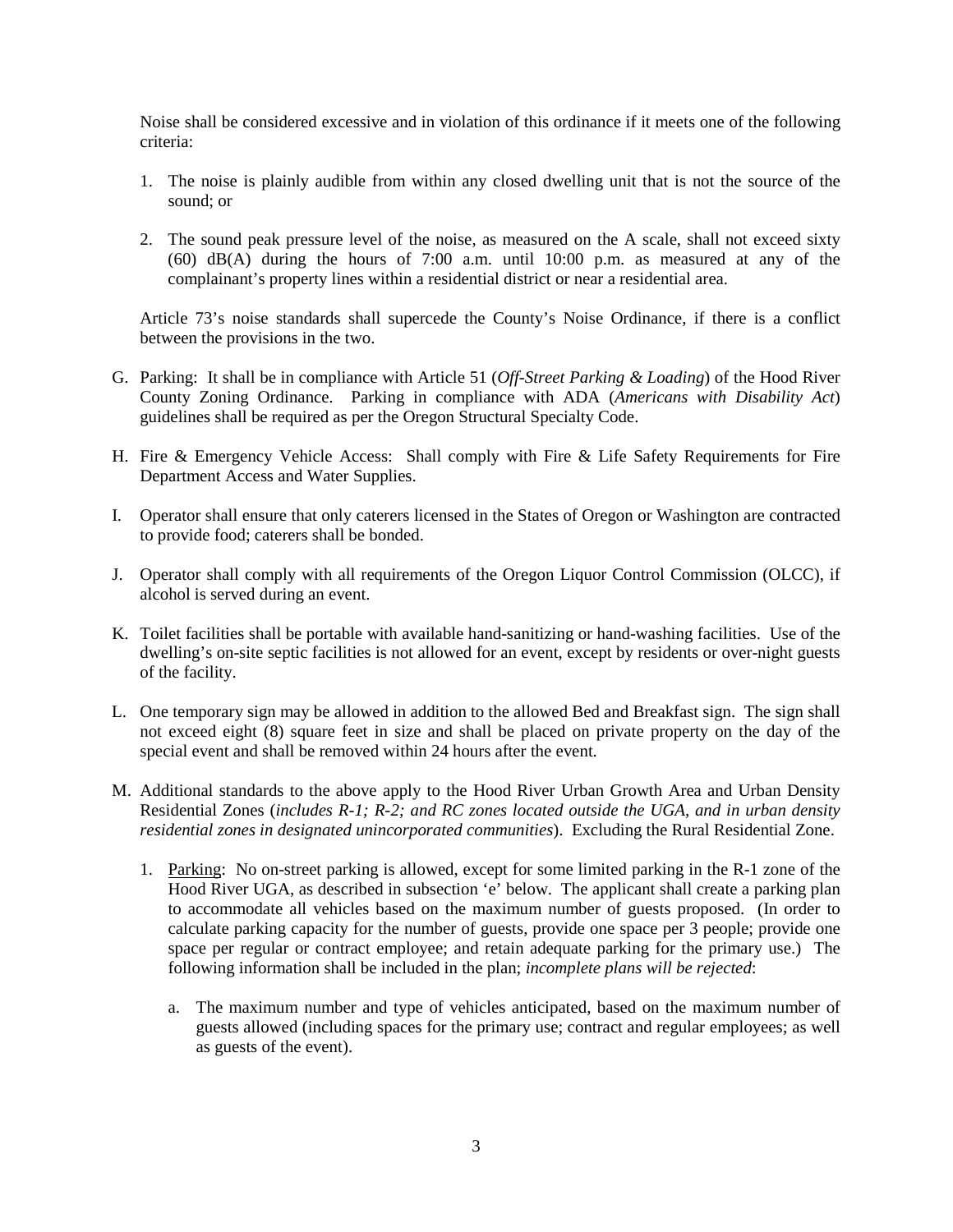- b. The specific locations where vehicles can be lawfully parked and which will be available for parking [on-site, or off-site by formal agreement(s) with non-residential parking lot(s)] or any combination of these methods.
- c. The number of vehicles to be accommodated at each location.
- d. If off-site parking is proposed, include the following:
	- i. A signed statement of consent from the owner of that property(ies), including the terms of usage.
	- ii. Confirmation from the property owner(s) that adequate spaces are reserved for parking by the wedding event site.
	- iii. A parking and circulation plan for the use of that parking lot by the wedding event site, which addresses safety and includes the location for shuttle or valet pick-up.
	- iv. The types of services (*valet or shuttle*) that will be provided to transport guests to the wedding event site and back to their cars.

The County and applicable Fire District shall review the plan to determine consistency with these requirements and to determine if sufficient, safe parking is identified. It is the applicant's responsibility to communicate parking instructions consistent with the approved plan to all guests and contract or regular employees prior to the event.

#### **Section 73.40 - Home Occupation Standards**

In addition to the above requirements, the following Home Occupation Standards shall apply:

- A. As set forth in Section 73.20 (*Definitions*), the Home Occupation shall be: Operated by a resident or employee of a resident of the property on which the business is located.
- B. It shall employ on the site no more than five full-time or part-time persons.
- C. It shall be operated substantially in:
	- 1. The dwelling; or
	- 2. Other buildings or areas designated in the permit which are normally associated with uses permitted in the zone in which the property is located.
- D. It shall not unreasonably interfere with other uses permitted in the zone in which the property is located.
- E. Nothing in this section authorizes the governing body or its designate to permit construction of any structure that would not otherwise be allowed in the zone in which the home occupation is to be established.
- F. The existence of a home occupation shall not be justification for a plan and zone change.
- G. It shall be subject to site plan review, as per Section 73.50 of this Article.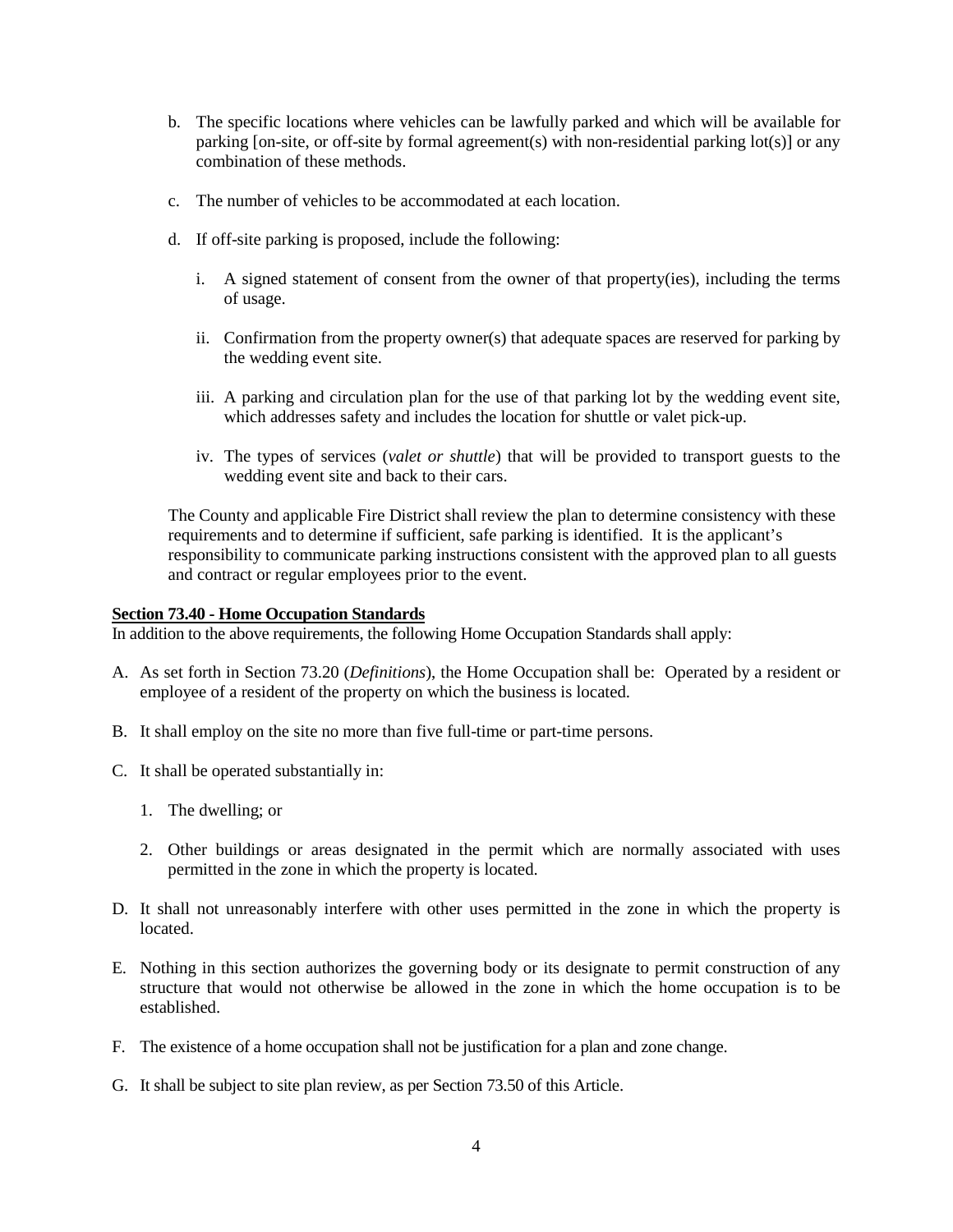- H. It shall comply with Section 73.10 (*Purpose & Intent*) and 73.20 (*Definitions*) of this Article.
- I. The home occupation shall be incidental, accessory and subordinate to the primary use as a B&B, winery, or farm. The event site shall cease to operate if the primary use is discontinued.
- J. The use will not take an outward appearance nor manifest any characteristics of a business or operation of a retail or wholesale nature; except for those characteristics normally associated with or allowed for a winery (*if the primary use is a winery*).
- K. There shall be no permanent visible evidence of conduct of a home occupation from any road or adjacent property.
- L. Only limited retail sales and sales accessory to services associated with the primary use or home occupation are permitted.
- M. Approval is personal to the applicant and shall not run with the land.
- N. If sale of the property is contemplated, applicant will inform the County Planning Department. If selling, leasing or allowing another individual to use the property and home occupation occurs, approval of the conditional use permit shall become null and void. Further use by other than the applicant requires additional review and approval by the Hood River County Planning Department.
- O. Permanent signage related to weddings and related events may only be included in the principal sign allowed, unless required by the State for the protection of the public's health, safety and welfare.
- P. The use shall not generate additional traffic or parking beyond what is permitted in the Conditional Use Permit.
- Q. The owner shall keep a record of the name and license number of the caterers used for each event for one year, for review upon request by County Environmental Health.

#### **In the EFU zone, the following standards apply from Section 3.05 of the County Zoning Ordinance**:

- 1. The use will not force a significant change in accepted farm or forest practices on surrounding lands devoted to farm or forest use; and
- 2. The use will not significantly increase the cost of accepted farm or forest practices on surrounding lands devoted to farm or forest use.
- 3. The proposed use will be compatible with vicinity uses, and satisfies all relevant requirements of this Ordinance and the following general criteria:
	- a. The use is consistent with those goals and policies of the Comprehensive Plan which apply to the proposed use;
	- b. The parcel is suitable for the proposed use considering its size, shape, location, topography, existence of improvements and natural features;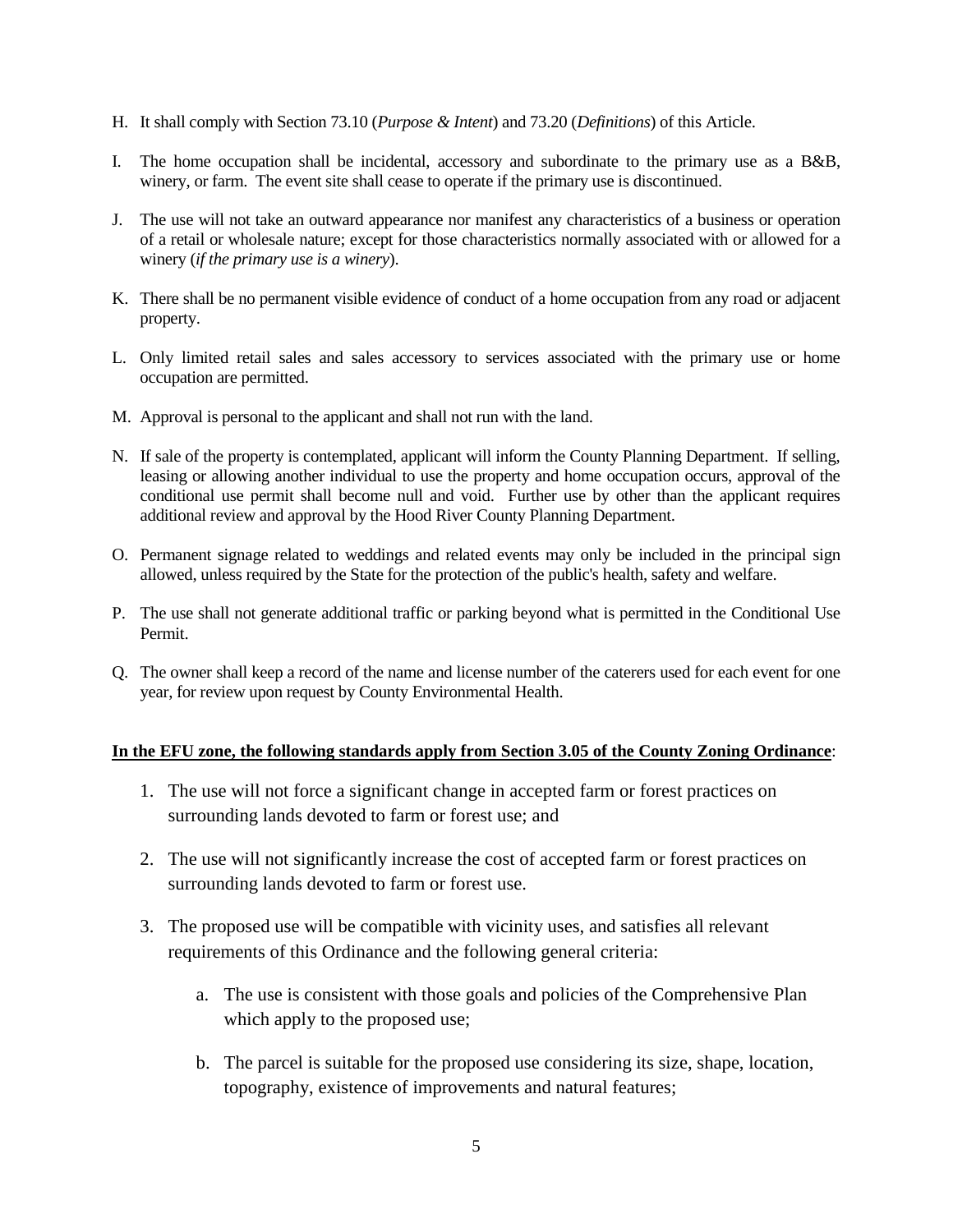- c. The proposed use will not alter the character of the surrounding area in a manner which substantially limits, impairs or prevents the use of surrounding properties for the permitted uses listed in the underlying zoning district;
- d. The proposed use is appropriate, considering the adequacy of public facilities and services existing or planned for the area affected by the use (e.g., water, sewer and access); and
- e. The use is or can be made compatible with existing uses and other allowable uses in the area and does not negatively affect the health or safety of surrounding uses or residents.

## **In the Forest or Primary Forest zones, the following standards apply from Section 4.05 of the County Zoning Ordinance**:

- 1. The proposed use will not force a significant change in, or significantly increase the cost of, accepted farming or forest practices on surrounding lands devoted to forest or agriculture uses.
- 2. The proposed use will not significantly increase fire hazard or significantly increase fire suppression costs or significantly increase risks to fire suppression personnel.
- 3. The proposed use will be compatible with vicinity uses, and satisfies all relevant requirements of this Ordinance and the following general criteria:
	- a. The use is consistent with those goals and policies of the Comprehensive Plan which apply to the proposed use;
	- b. The parcel is suitable for the proposed use considering its size, shape, location, topography, existence of improvements and natural features;
	- c. The proposed use will not alter the character of the surrounding area in a manner which substantially limits, impairs or prevents the use of surrounding properties for the permitted uses listed in the underlying zoning district;
	- d. The proposed use is appropriate, considering the adequacy of public facilities and services existing or planned for the area affected by the use (e.g., water, sewer and access); and
	- e. The use is or can be made compatible with existing uses and other allowable uses in the area and does not negatively affect the health or safety of surrounding uses or residents.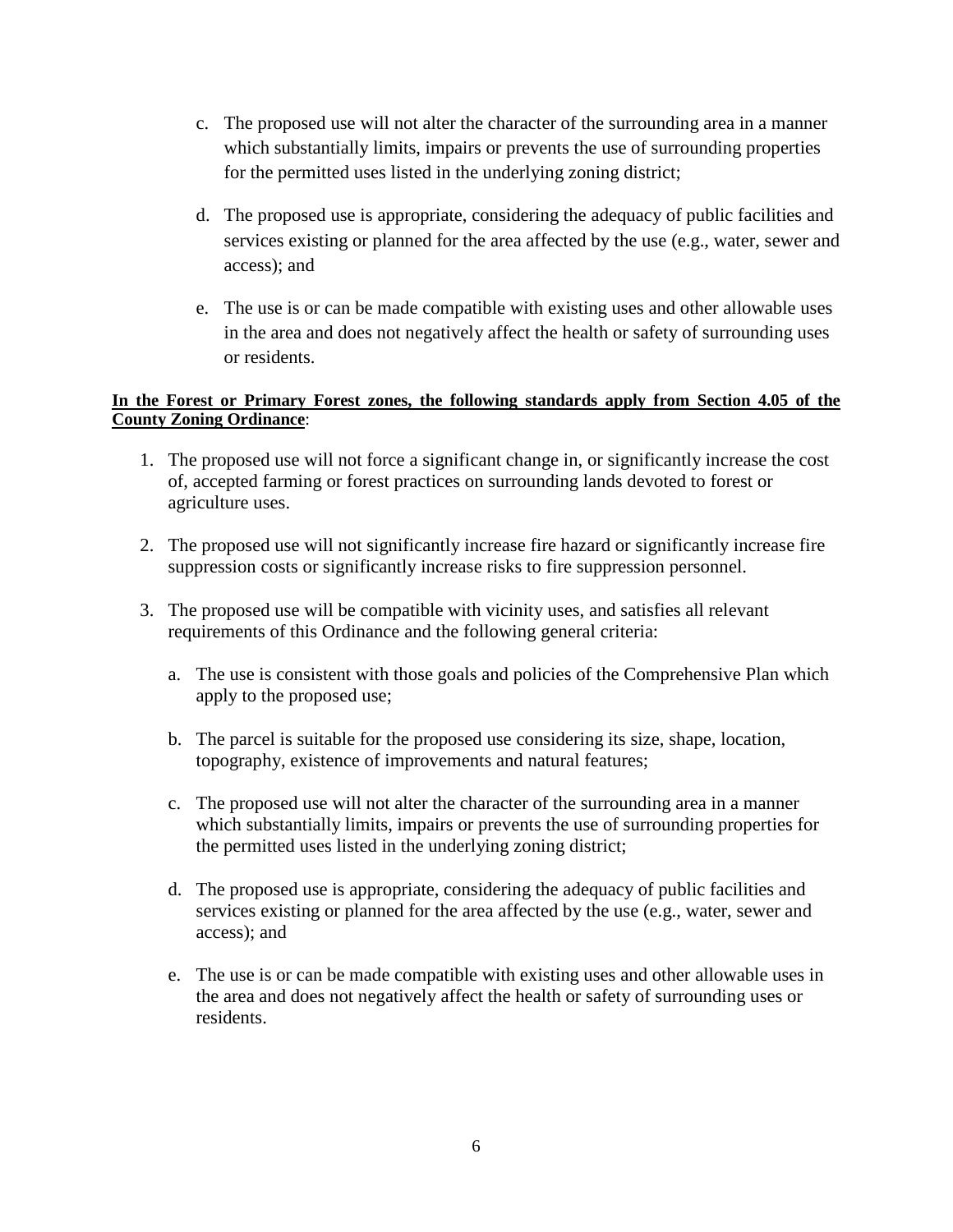### **In all other zones, the following standards apply from Section 60.10 of the County Zoning Ordinance:**

- 1. Granting the request is in the public interest; the greater departure from present land use patterns, the greater the burden of the applicant.
- 2. The public interest is best carried out by granting the petition for the proposed action, and that interest is best served by granting the petition at this time.
- 3. The proposed action is in compliance with the Comprehensive Plan.
- 4. The factors set forth in applicable Oregon Law were consciously considered. Also, consideration will be given to the following factors:
	- a. The characteristics of the various areas of the County.
	- b. The suitability of the subject area for the type of development in question.
	- c. Trends in land development.
	- d. Density of development.
	- e. Property values.
	- f. The needs of economic enterprises in the future development of the County.
	- g. Access.
	- h. Natural resources.
	- i. Public need for healthful, safe, and aesthetic surroundings and conditions.
- 5. Proof of change in a neighborhood or community or mistake in the planning or zoning for the property under consideration are additional relevant factors to consider. In all cases, the hearings body or officer shall enter findings based upon the record before it, to justify its decision.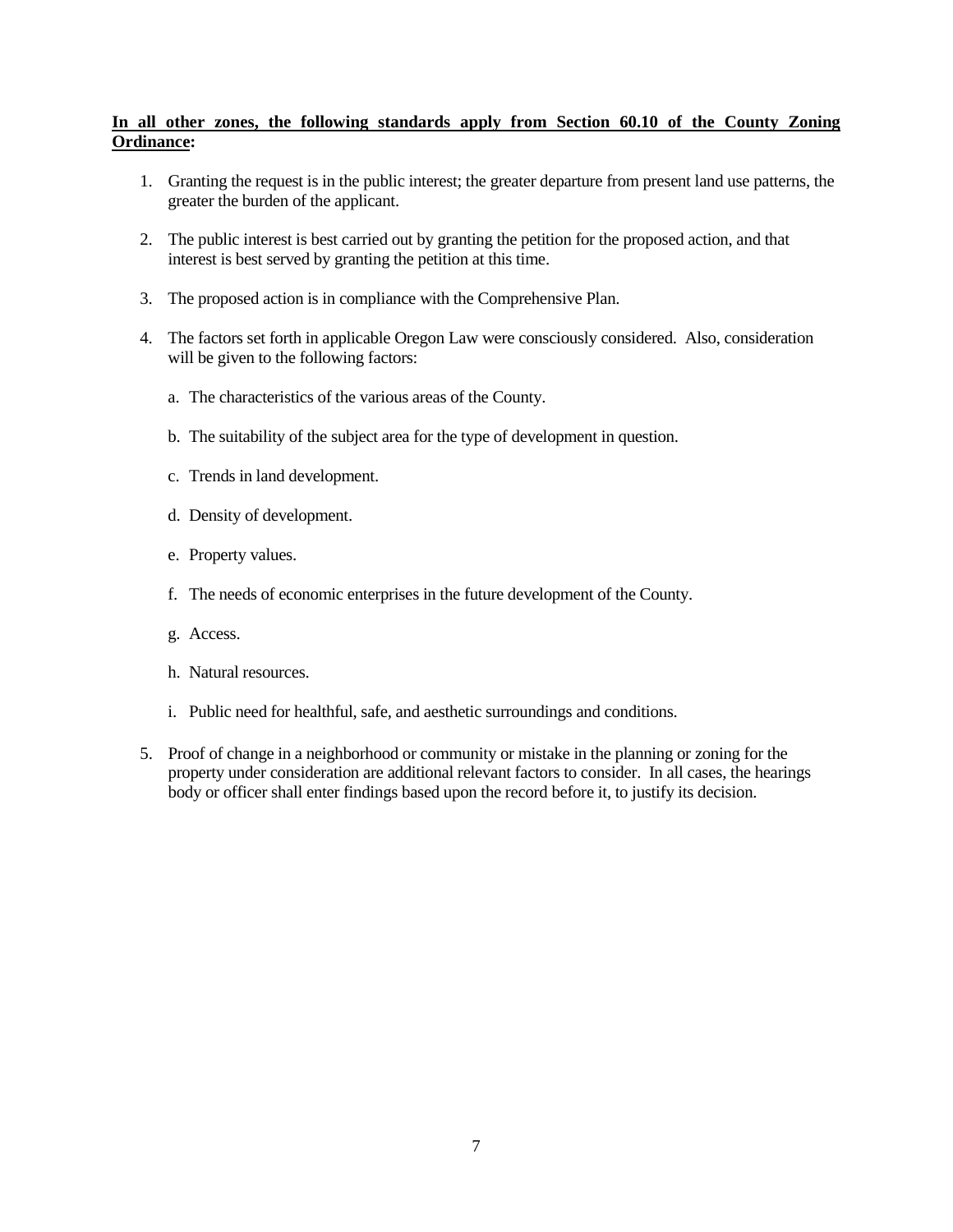|                                                                                                                                                                                                                                                    | <b>ADMINISTRATIVE LAND USE APPLICATION</b>                                                                                                                                                                                                                                                                                                                                                                             |                                                                                                                                                                                           |                                                                      |                                                                                     |  |  |  |
|----------------------------------------------------------------------------------------------------------------------------------------------------------------------------------------------------------------------------------------------------|------------------------------------------------------------------------------------------------------------------------------------------------------------------------------------------------------------------------------------------------------------------------------------------------------------------------------------------------------------------------------------------------------------------------|-------------------------------------------------------------------------------------------------------------------------------------------------------------------------------------------|----------------------------------------------------------------------|-------------------------------------------------------------------------------------|--|--|--|
|                                                                                                                                                                                                                                                    | <b>HOOD RIVER COUNTY</b><br><b>COMMUNITY DEVELOPMENT</b>                                                                                                                                                                                                                                                                                                                                                               |                                                                                                                                                                                           |                                                                      | <b>PLANNING</b>                                                                     |  |  |  |
|                                                                                                                                                                                                                                                    | 601 State Street                                                                                                                                                                                                                                                                                                                                                                                                       |                                                                                                                                                                                           |                                                                      |                                                                                     |  |  |  |
|                                                                                                                                                                                                                                                    | Hood River, OR 97031<br>PHONE 541-387-6840                                                                                                                                                                                                                                                                                                                                                                             |                                                                                                                                                                                           | File No.:                                                            |                                                                                     |  |  |  |
|                                                                                                                                                                                                                                                    | FAX 541-387-6873                                                                                                                                                                                                                                                                                                                                                                                                       |                                                                                                                                                                                           | Date received:                                                       |                                                                                     |  |  |  |
|                                                                                                                                                                                                                                                    |                                                                                                                                                                                                                                                                                                                                                                                                                        | plan.dept@co.hood-river.or.us                                                                                                                                                             |                                                                      | Date issued:<br>Application Review Fee \$                                           |  |  |  |
|                                                                                                                                                                                                                                                    |                                                                                                                                                                                                                                                                                                                                                                                                                        |                                                                                                                                                                                           |                                                                      |                                                                                     |  |  |  |
| <b>TYPE OF LAND USE PERMIT:</b>                                                                                                                                                                                                                    |                                                                                                                                                                                                                                                                                                                                                                                                                        |                                                                                                                                                                                           |                                                                      |                                                                                     |  |  |  |
| <b>Dwellings:</b>                                                                                                                                                                                                                                  | <b>Conditional Use:</b>                                                                                                                                                                                                                                                                                                                                                                                                |                                                                                                                                                                                           |                                                                      |                                                                                     |  |  |  |
| Farm Operator Dwelling<br>Income __Acreage                                                                                                                                                                                                         | $\Box$ Non- Farm Dwelling                                                                                                                                                                                                                                                                                                                                                                                              | Dependent Relative Dwelling                                                                                                                                                               | Plan and Zone Change<br>□ Planned Unit Development                   |                                                                                     |  |  |  |
| $\Box$ Relative Farm Dwelling                                                                                                                                                                                                                      | $\Box$ Home Occupation                                                                                                                                                                                                                                                                                                                                                                                                 |                                                                                                                                                                                           | ∟Zone Boundary Adjustment                                            |                                                                                     |  |  |  |
| □ Accessory Farm Dwelling                                                                                                                                                                                                                          | $\Box$ Bed and Breakfast                                                                                                                                                                                                                                                                                                                                                                                               |                                                                                                                                                                                           |                                                                      | $\Box$ Comprehensive Plan Amendment                                                 |  |  |  |
| $\square$ Farm Lot of Record<br>$\Box$ Forest Template Dwelling                                                                                                                                                                                    | Other:                                                                                                                                                                                                                                                                                                                                                                                                                 |                                                                                                                                                                                           |                                                                      |                                                                                     |  |  |  |
| $\square$ Forest Large Tract Dwelling                                                                                                                                                                                                              | $\square$ Variance                                                                                                                                                                                                                                                                                                                                                                                                     |                                                                                                                                                                                           |                                                                      |                                                                                     |  |  |  |
| $\square$ Forest Lot of Record                                                                                                                                                                                                                     | $\square$ Subdivision                                                                                                                                                                                                                                                                                                                                                                                                  |                                                                                                                                                                                           |                                                                      |                                                                                     |  |  |  |
| <b>SITE INFORMATION:</b>                                                                                                                                                                                                                           |                                                                                                                                                                                                                                                                                                                                                                                                                        |                                                                                                                                                                                           |                                                                      |                                                                                     |  |  |  |
| Township:<br>Range:                                                                                                                                                                                                                                | Section:                                                                                                                                                                                                                                                                                                                                                                                                               | Tax Lot:                                                                                                                                                                                  | Parcel size: ______<br>ac.                                           | Zoning:                                                                             |  |  |  |
| Site Address:                                                                                                                                                                                                                                      |                                                                                                                                                                                                                                                                                                                                                                                                                        |                                                                                                                                                                                           | City:                                                                |                                                                                     |  |  |  |
| <b>Filing fee</b>                                                                                                                                                                                                                                  | <b>APPLICATION CHECKLIST:</b><br>Unless otherwise noted, the following information is required as part of a complete application:<br><b>Completed application form</b><br><b>Project description</b><br>Applicant's & ALL property owners' signatures<br>Site Plan - per attached example<br>Only applications with the required information can be processed. Obtain a copy of the criteria and the questionnaire for |                                                                                                                                                                                           |                                                                      | Applicable criteria form / questionaire<br>Supporting documents (farm income, etc.) |  |  |  |
| your application type. The pertinent Hood River County Zoning Ordinance sections may be obtained from Hood River County<br>Pursuant to Oregon Revised Statutes Chapter 215, Section 427, this department has 30 days to review the application for | Community Development or on-line through the county website at www.co.hood-river.or.us<br>completeness and notify the applicant of any deficiencies.                                                                                                                                                                                                                                                                   |                                                                                                                                                                                           |                                                                      |                                                                                     |  |  |  |
| SIGNATURES: All Owners must sign                                                                                                                                                                                                                   |                                                                                                                                                                                                                                                                                                                                                                                                                        |                                                                                                                                                                                           | (Corporate or LLC owned parcels require authorized signatures)       |                                                                                     |  |  |  |
| <b>Owner Name:</b>                                                                                                                                                                                                                                 |                                                                                                                                                                                                                                                                                                                                                                                                                        | <b>Owner Name:</b>                                                                                                                                                                        |                                                                      |                                                                                     |  |  |  |
| Signature req'd                                                                                                                                                                                                                                    |                                                                                                                                                                                                                                                                                                                                                                                                                        | Signature req'd                                                                                                                                                                           |                                                                      |                                                                                     |  |  |  |
| <b>Mailing Address:</b>                                                                                                                                                                                                                            |                                                                                                                                                                                                                                                                                                                                                                                                                        | <b>Mailing Address:</b>                                                                                                                                                                   |                                                                      |                                                                                     |  |  |  |
| City:<br>State:                                                                                                                                                                                                                                    | Zip:                                                                                                                                                                                                                                                                                                                                                                                                                   | City:                                                                                                                                                                                     | State:                                                               | Zip:                                                                                |  |  |  |
| Phone:<br>E-mail:                                                                                                                                                                                                                                  |                                                                                                                                                                                                                                                                                                                                                                                                                        | Phone:                                                                                                                                                                                    | E-mail:                                                              |                                                                                     |  |  |  |
| Applicant if other than owner:<br>Signature req'd                                                                                                                                                                                                  |                                                                                                                                                                                                                                                                                                                                                                                                                        | By signing, I acknowledge that the information provided in this<br>application is accurate to the best of my knowledge.<br>Signature of the property owner(s) indicates that the property |                                                                      |                                                                                     |  |  |  |
| <b>Mailing Address:</b>                                                                                                                                                                                                                            |                                                                                                                                                                                                                                                                                                                                                                                                                        |                                                                                                                                                                                           | owners(s) is/are aware that an application is being made on the      |                                                                                     |  |  |  |
| City:<br>State:                                                                                                                                                                                                                                    | Zip:                                                                                                                                                                                                                                                                                                                                                                                                                   |                                                                                                                                                                                           | subject property. Signature of the property owner(s) also authorizes |                                                                                     |  |  |  |
| Phone:<br>E-mail:                                                                                                                                                                                                                                  |                                                                                                                                                                                                                                                                                                                                                                                                                        | evaluate the application.                                                                                                                                                                 | the County planning staff reasonable access to the site in order to  |                                                                                     |  |  |  |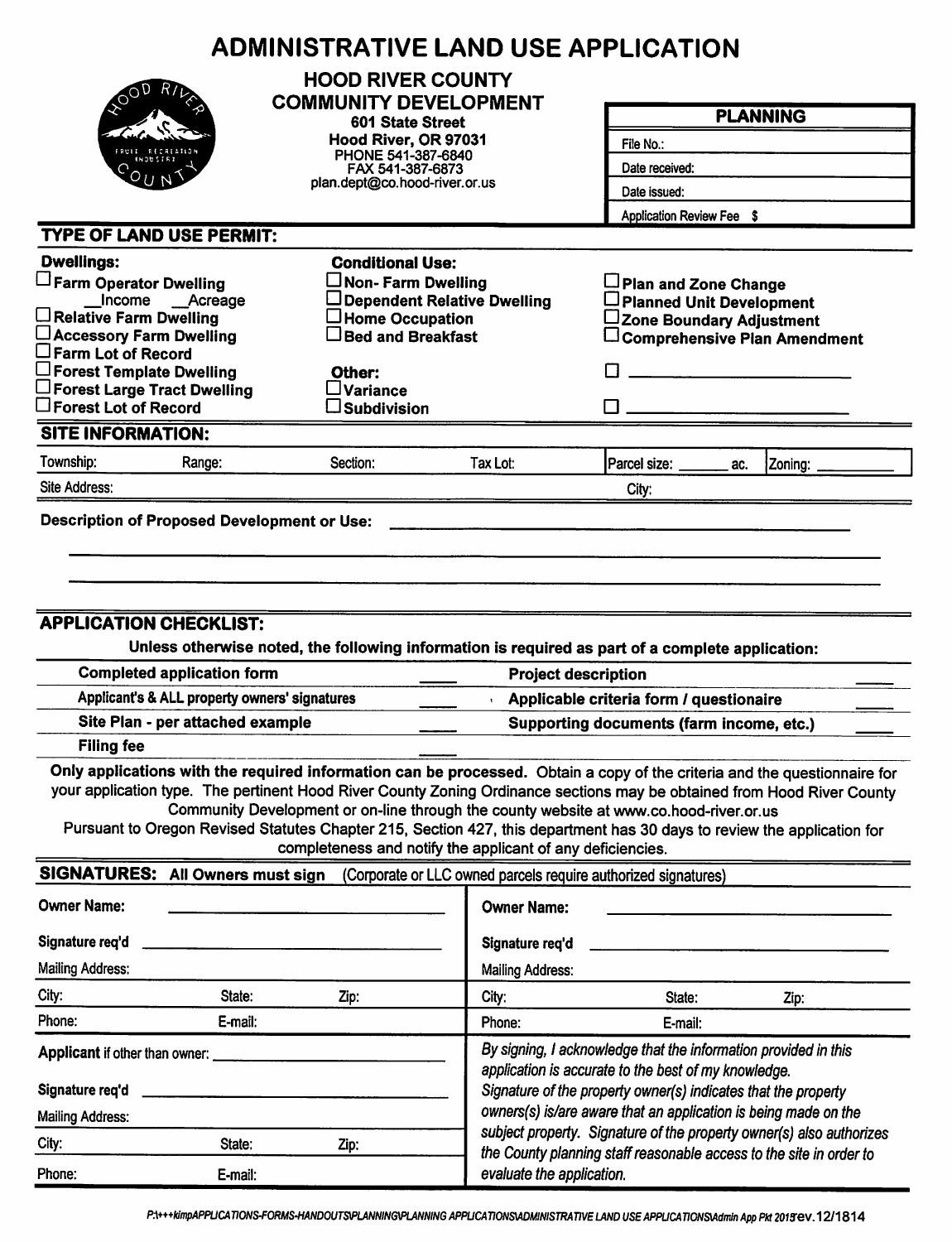# **SITE PLAN:**

A site plan, drawn TO SCALE in black ink at a maximum scale of 1 inch = 100 feet, must be included with your submitted application. Please do not use highlighter, colors, or photgraphs/aerial photos since they are not easily reproducible. Site plans should be drawn on paper NO LARGER THAN 11"x17".

If the parcel is large, planning staff suggests that you submit a detail site plan that shows only the portions of the parcel affected by the proposed development, together with a vicinity plan showing the overall site. If this option is pursued, please show at least two property lines and enough of the parcel or some adjacent features, such as roads, so that the planner and other viewers can locate the proposed development on the vicinity map.

Much of the required information may be obtained from the Hood River County webmap at www.co.hood-river.or.us under "County Maps"

## MINIMUM SITE PLAN INFORMATION REQUIREMENTS:

Please Note: Although most site plans can be drawn by the person making application, you may wish to hire a professional to prepare your site plan if your proposal is complex or the site is challenging. Site plans allow the planner and other interested parties to clearly understand the nature of the proposal and its relationship to the parcel. as well as surrounding parcels of land. Submitted site plans are considered legally binding documents. It is the responsibility of the applicant to know and accurately identify the subject parcel's property lines, as well as the location of any easements or rights-of-way.

- $\Rightarrow$  Property Information address and map and tax lot.
- $\Rightarrow$  Property owner and applicant name.
- $\Rightarrow$  Scale and north arrow.
- $\Rightarrow$  Boundaries of parcel with dimensions.
- $\Rightarrow$  Location, labeling, and size of existing and proposed buildings and structures.
- Setback distance of proposed buildings and structures from property lines, roads, other structures, streams, ponds, & wetlands.
- $\Rightarrow$  Location and width of access roads, driveways, turnouts, turnarounds, and parking areas.
- $\Rightarrow$  Location of utility services, including approved septic drainfields, and replacement field.
- $\Rightarrow$  All easements (access, utility, irrigation, etc.).
- $\Rightarrow$  Significant slope or terrain features.
- → Vegetation type.
- $\Rightarrow$  Portion of property in farm or forest use.
- $\Rightarrow$  Vicinity map (if needed to augment your site plan).

Site plans not drawn to scale or failing to include the required information will not be accepted. See the sample site plan provided.

Using a piece of graph paper, such as that included within this application form, may be the simplest way to draw your plan to scale!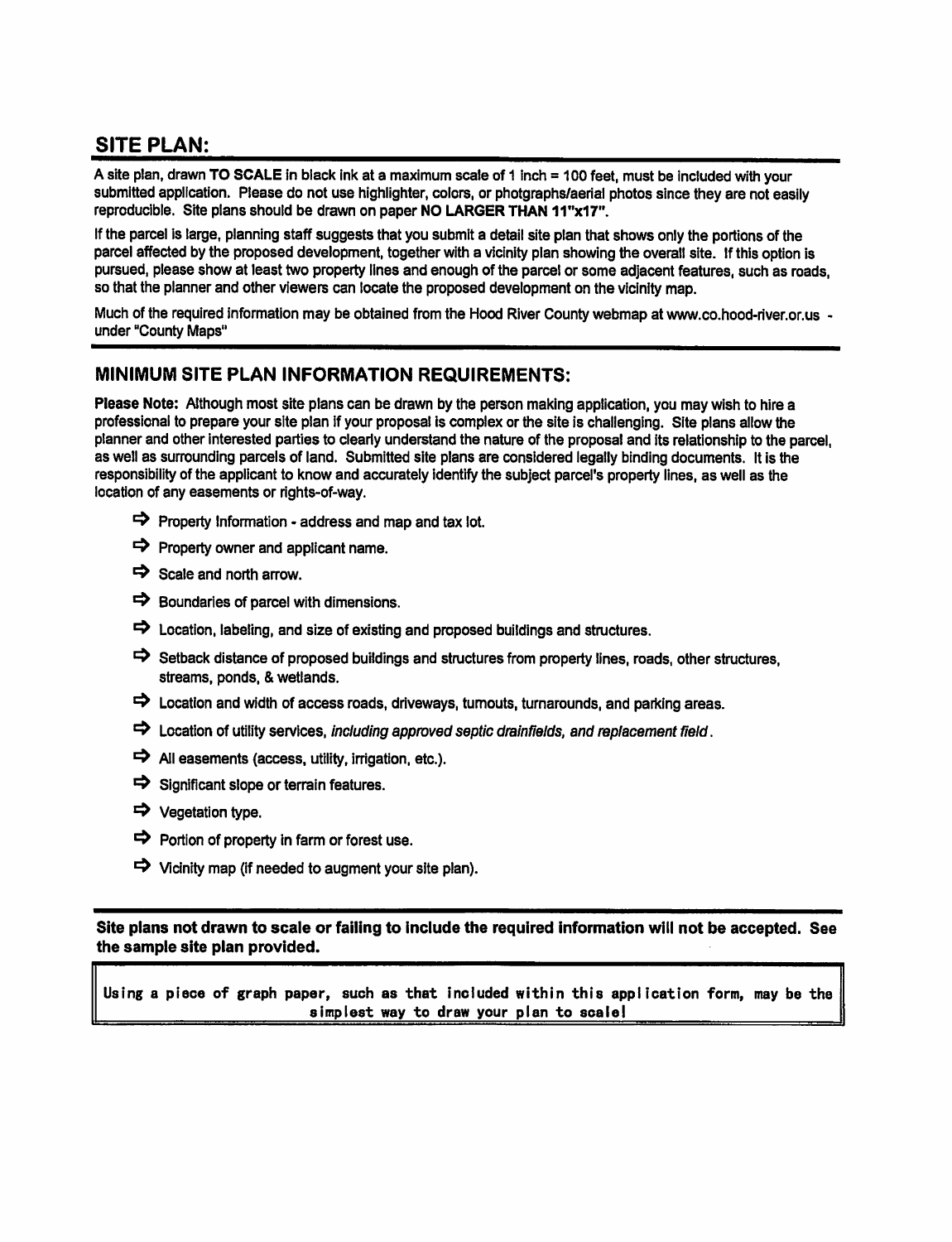## **SITE PLAN EXAMPLE**



- ☑ Property Information.
- ☑ Scale and north arrow.
- ☑ Boundaries of parcel with dimensions.
- ☑ Existing and proposed structures.
- ☑ Setback distances of proposed buildings.
- ☑ Access roads, driveways, turnarounds, & parking.
- $\boxtimes$  Location of utilities, septic drainfields.
- $\boxtimes$  All easements (access, utility, irrigation, etc.).
- ☑ Significant slope or terrain features.
- ☑ Vegetation type.
- 図 Portion of property in farm or forest use.
- 图 Vicinity map (if needed to augment your site plan).